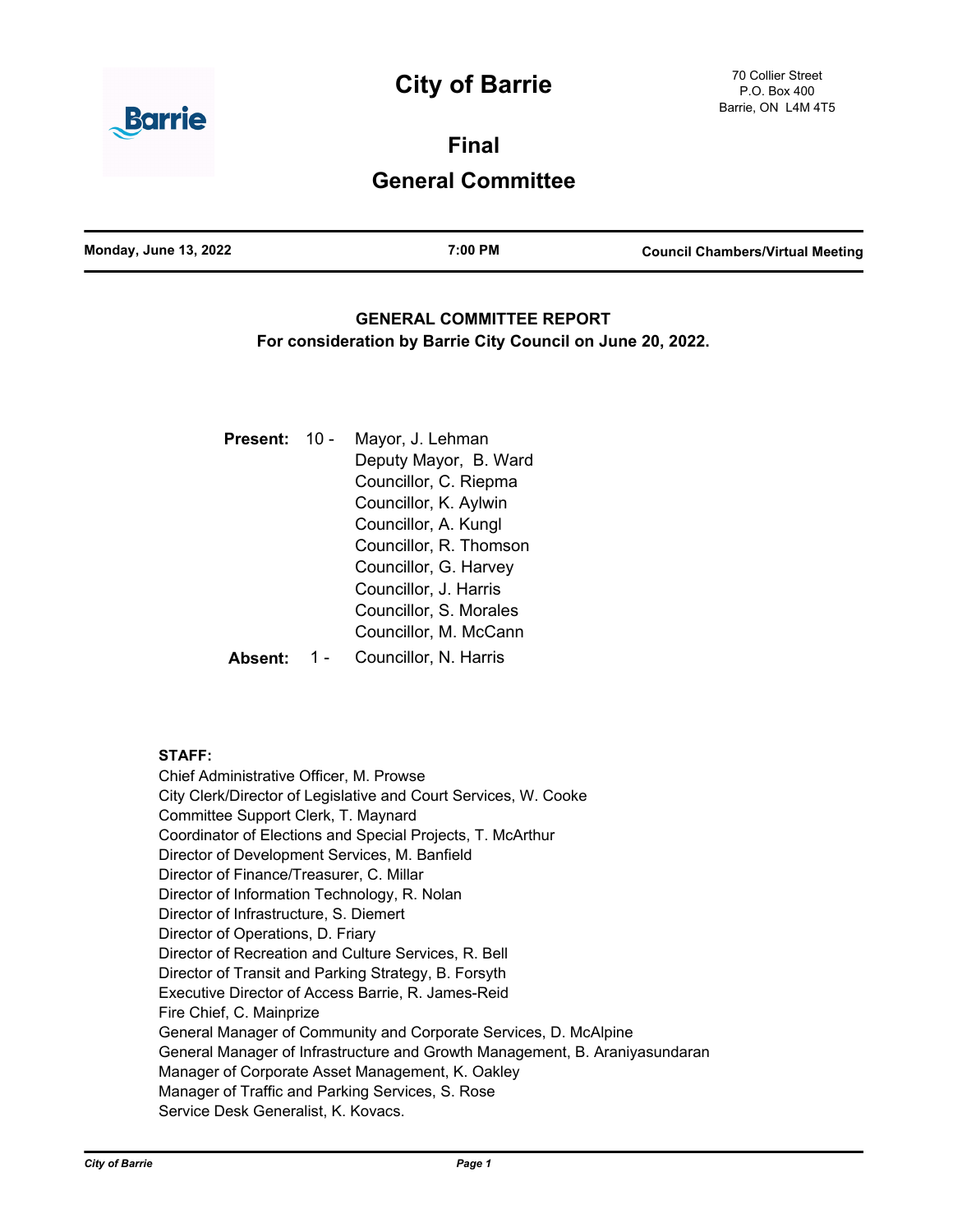The General Committee reports that the following matter(s) were dealt with on the consent portion of the agenda:

## **SECTION "A"**

## **[22-G-121](http://barrie.ca.legistar.com/gateway.aspx?m=l&id=/matter.aspx?key=50861) REPORT OF THE FINANCE AND CORPORATE SERVICES COMMITTEE DATED MAY 31, 2022**

The Report of the Finance and Corporate Services Committee dated May 31, 2022 was received.

This matter was recommended (Section "A") to City Council for consideration of receipt at its meeting to be held on 6/20/2022.

## **[22-G-122](http://barrie.ca.legistar.com/gateway.aspx?m=l&id=/matter.aspx?key=50864) REPORT OF THE CITY BUILDING COMMITTEE DATED JUNE 7, 2022**

The Report of the City Building Committee dated June 7, 2022 was received.

This matter was recommended (Section "A") to City Council for consideration of receipt at its meeting to be held on 6/20/2022.

The General Committee recommends adoption of the following recommendation(s) which were dealt with on the consent portion of the agenda:

## **SECTION "B"**

## **[22-G-123](http://barrie.ca.legistar.com/gateway.aspx?m=l&id=/matter.aspx?key=50747) MUNICIPAL ELECTIONS - STUDENT EDUCATION**

That Access Barrie and the Legislative and Court Services Department be requested to work with Georgian College to encourage greater engagement of the student population in the municipal election.

This matter was recommended (Section "B") to City Council for consideration of adoption at its meeting to be held on 6/20/2022.

#### **[22-G-124](http://barrie.ca.legistar.com/gateway.aspx?m=l&id=/matter.aspx?key=50719) 2021 YEAR END AUDITED FINANCIAL STATEMENTS**

That the 2021 Audited Consolidated Financial Statements attached as Appendix "A" to the Report to the Finance and Corporate Services Committee dated May 31, 2022, be received.

This matter was recommended (Section "B") to City Council for consideration of adoption at its meeting to be held on 6/20/2022.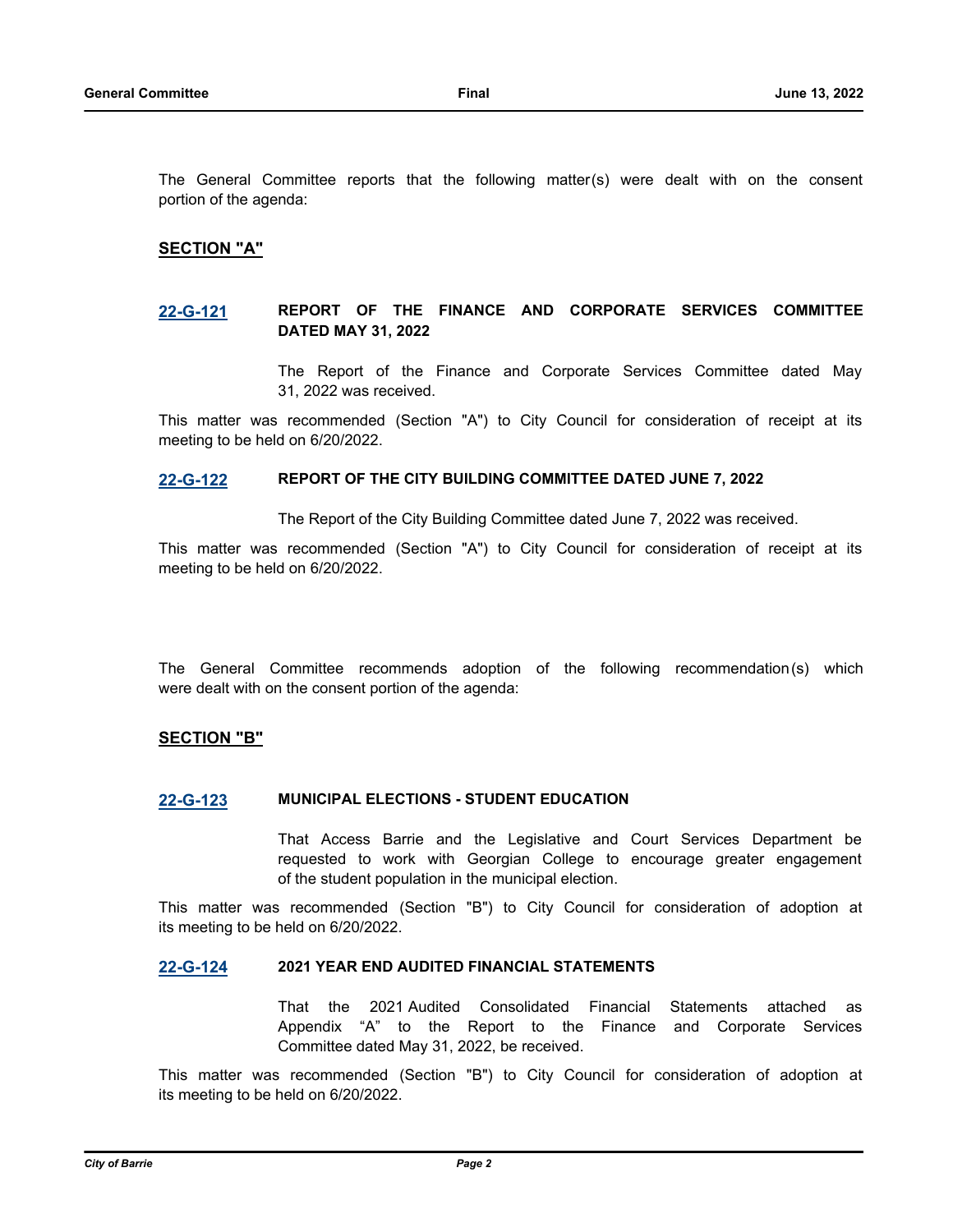#### **[22-G-125](http://barrie.ca.legistar.com/gateway.aspx?m=l&id=/matter.aspx?key=50789) MUNICIPAL HERITAGE REGISTER - 2 AND 4 INNISFIL STREET**

That the properties known municipally as 2 and 4 Innisfil Street be added to the Municipal Heritage Register as listed properties.

This matter was recommended (Section "B") to City Council for consideration of adoption at its meeting to be held on 6/20/2022.

## **[22-G-126](http://barrie.ca.legistar.com/gateway.aspx?m=l&id=/matter.aspx?key=50838) LAKE SIMCOE REGION CONSERVATION AUTHORITY SERVICE LEVEL AGREEMENT**

- 1. That the General Manager of Infrastructure and Growth Management be authorized to complete a Service Level Enhancement Agreement with the Lake Simcoe Region Conservation Authority in a form approved by the Director of Legal Services, the Director of Development Services and the Director of Finance, and subject to an amount funded by the Province of Ontario's Streamline Development Fund in an amount not to exceed \$175,000.00.
- 2. That the Mayor and City Clerk be authorized to execute a Service Level Enhancement Agreement with the Lake Simcoe Region Conservation Authority. (DEV019-22)

This matter was recommended (Section "B") to City Council for consideration of adoption at its meeting to be held on 6/20/2022.

## **[22-G-127](http://barrie.ca.legistar.com/gateway.aspx?m=l&id=/matter.aspx?key=50841) HARVIE ROAD / BIG BAY POINT ROAD PARKING RESTRICTIONS (WARD 8)**

1. That Traffic By-law 2020-107, Schedule '1', "No Parking Anytime" be amended by deleting the following:

"Big Bay Point Road From Huronia Road to a point 140 metres east thereof."

2. That Traffic By-law 2020-107, Schedule '1', "No Parking Anytime" be amended by adding the following:

"Harvie Road Both sides from Essa Road to Fairview Road."

"Big Bay Point Road Both sides from Fairview Road to a point 140 metres east of Huronia Road." (DEV022-22) (File: T08)

This matter was recommended (Section "B") to City Council for consideration of adoption at its meeting to be held on 6/20/2022.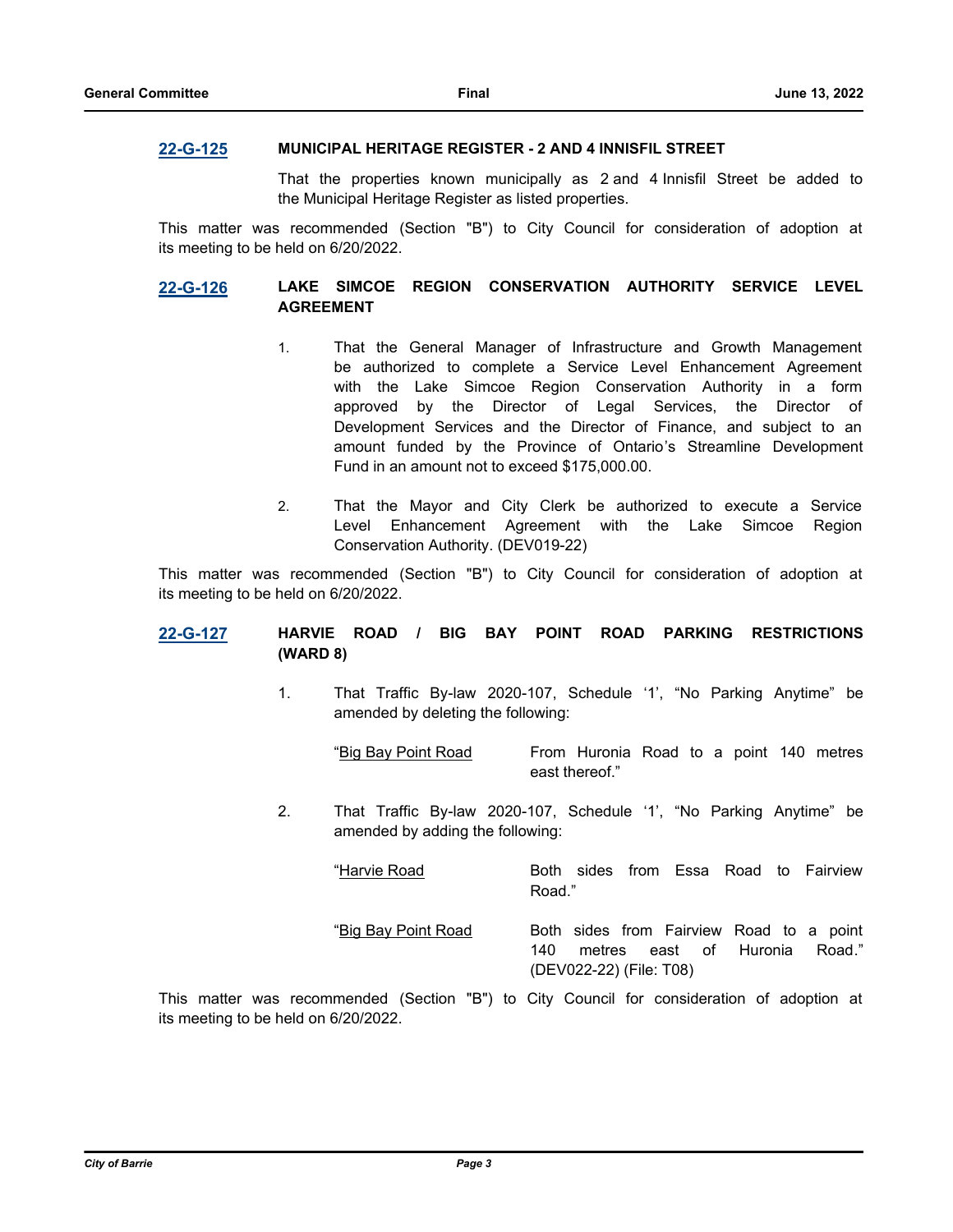#### **[22-G-128](http://barrie.ca.legistar.com/gateway.aspx?m=l&id=/matter.aspx?key=50810) DRIVEWAY RESTORATION POLICY**

That the existing Driveway Restoration Policy regarding the repair of driveways, be replaced with the updated Driveway Restoration Policy outlined in Appendix "A" to Staff Report INF002-22. (INF002-22)

This matter was recommended (Section "B") to City Council for consideration of adoption at its meeting to be held on 6/20/2022.

#### **[22-G-129](http://barrie.ca.legistar.com/gateway.aspx?m=l&id=/matter.aspx?key=50859) TRAFFIC SIGNALS AT GROVE AND JOHNSON STREET (WARD 1)**

That staff in the Development Services Department investigate the feasibility of installing traffic signals at the intersection of Grove Street and Johnson Street and report back to General Committee. (Item for Discussion 8.2, June 13, 2022)

This matter was recommended (Section "B") to City Council for consideration of adoption at its meeting to be held on 6/20/2022.

The General Committee met and recommends adoption of the following recommendation(s):

## **SECTION "C"**

## **[22-G-130](http://barrie.ca.legistar.com/gateway.aspx?m=l&id=/matter.aspx?key=50699) OVERNIGHT WATERFRONT PARKING AND TRAFFIC BY-LAW UPDATES**

That Traffic By-law 2020-107, as amended, be repealed and replaced with Appendix "B" to the Report of the Finance and Corporate Services Committee dated May 31, 2022 concerning Overnight Waterfront Parking and Traffic By-law Updates with the following amendments:

- a) Schedule '1', "No Parking Anytime" be amended by removing:
	- "Gray Lane Both sides from Tollendal Mill Road to the easterly limit."; and
- b) Schedule '1', "No Parking Anytime" be amended by adding:
	- "Gray Lane West side from Tollendal Mill Road to the easterly limit; and
	- "Gray Lane South/East side for 230 metres west from the easterly limit to 30 metres from Tollendal Mill Road." (File: T08)

This matter was recommended (Section "C") to City Council for consideration of adoption at its meeting to be held on 6/20/2022.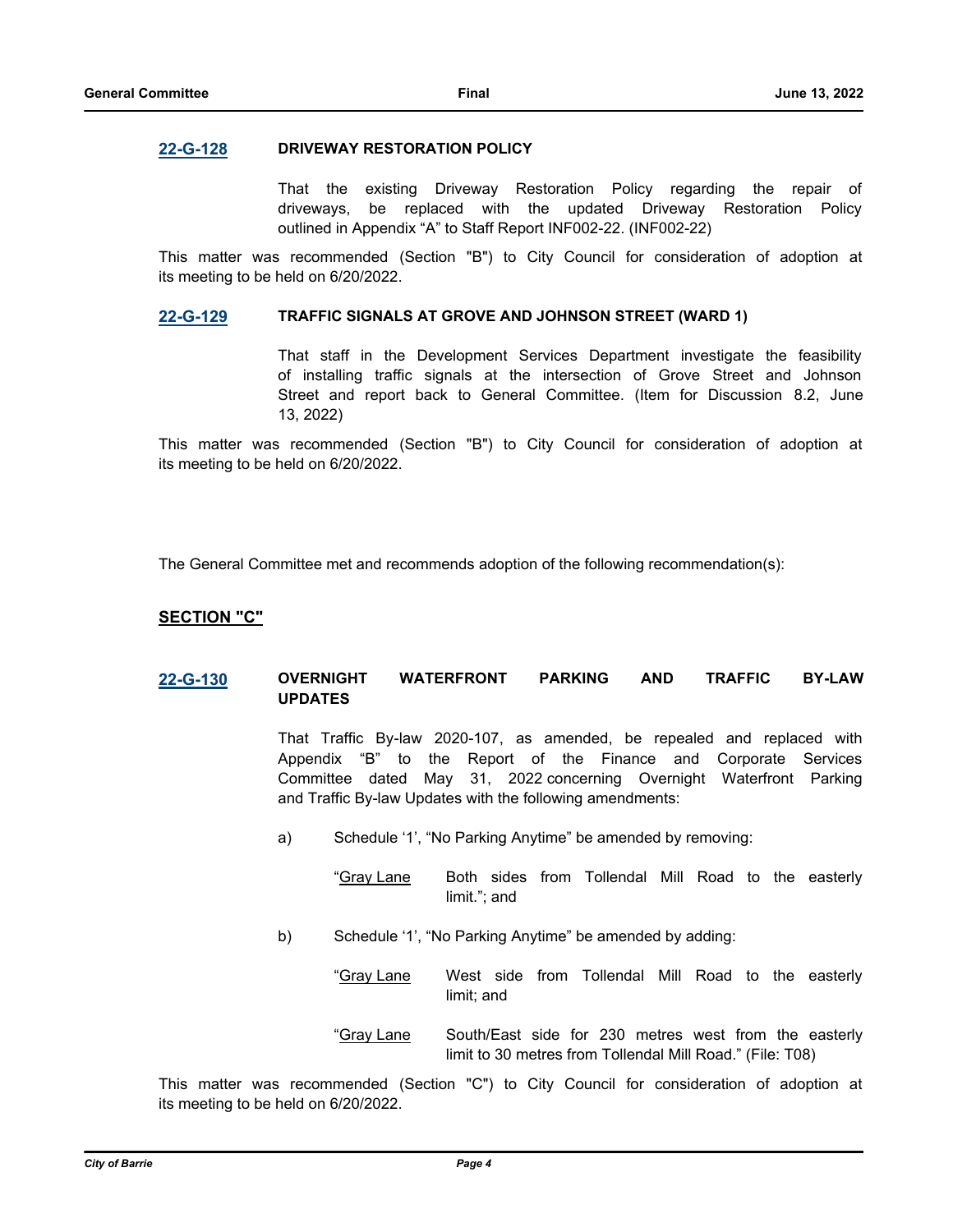#### **SECTION "D"**

## **[22-G-131](http://barrie.ca.legistar.com/gateway.aspx?m=l&id=/matter.aspx?key=50842) AUTOMATED SPEED ENFORCEMENT CAMERAS IN SCHOOL AND COMMUNITY SAFETY ZONES**

- 1. That staff in the Development Services Department be authorized to move forward with the Automated Speed Enforcement Program in school zones and community safety zones, with an upset 2022 limit of \$300,000 to be funded from the Tax Rate Stabilization Reserve for the costs associated with the first year of implementation including:
	- a) Leasing two (2) mobile cameras, with staff in the Development Services Department to report back to General Committee concerning the costs and requirements associated with leasing an additional two (2) mobile cameras;
	- b) A new senior transportation technologist position;
	- c) Ministry of Transportation of Ontario (MTO) licence plate lookup costs;
	- d) Barrie's portion of the shared costs associated with a joint processing centre or sworn provincial offences officers who review the camera images and issue tickets, as appropriate;
	- e) Traffic signage;
	- f) Postage; and
	- g) Startup membership costs (if any).
- 2. That the Mayor and City Clerk be authorized to enter into agreements to implement an Automated Speed Enforcement program with either Local Authority Services (LAS) or the City of Toronto, based on evaluation of best value to the City, with such agreements to be to the satisfaction of the Directors of Legal Services, Development Services and Legislative and Court Services.
- 3. That staff in the Legislative and Court Services Department investigate and report back with the next steps associated with implementing an Administrative Monetary Program System (AMPS) program with respect to Parking and Automated Speed Enforcement penalties.
- 4. That should there be additional revenue generated through the enforcement of this program, once implemented, staff review ways to use that net revenue for other traffic safety initiatives and report back to General Committee through the annual budget process on the allocation of the funds.